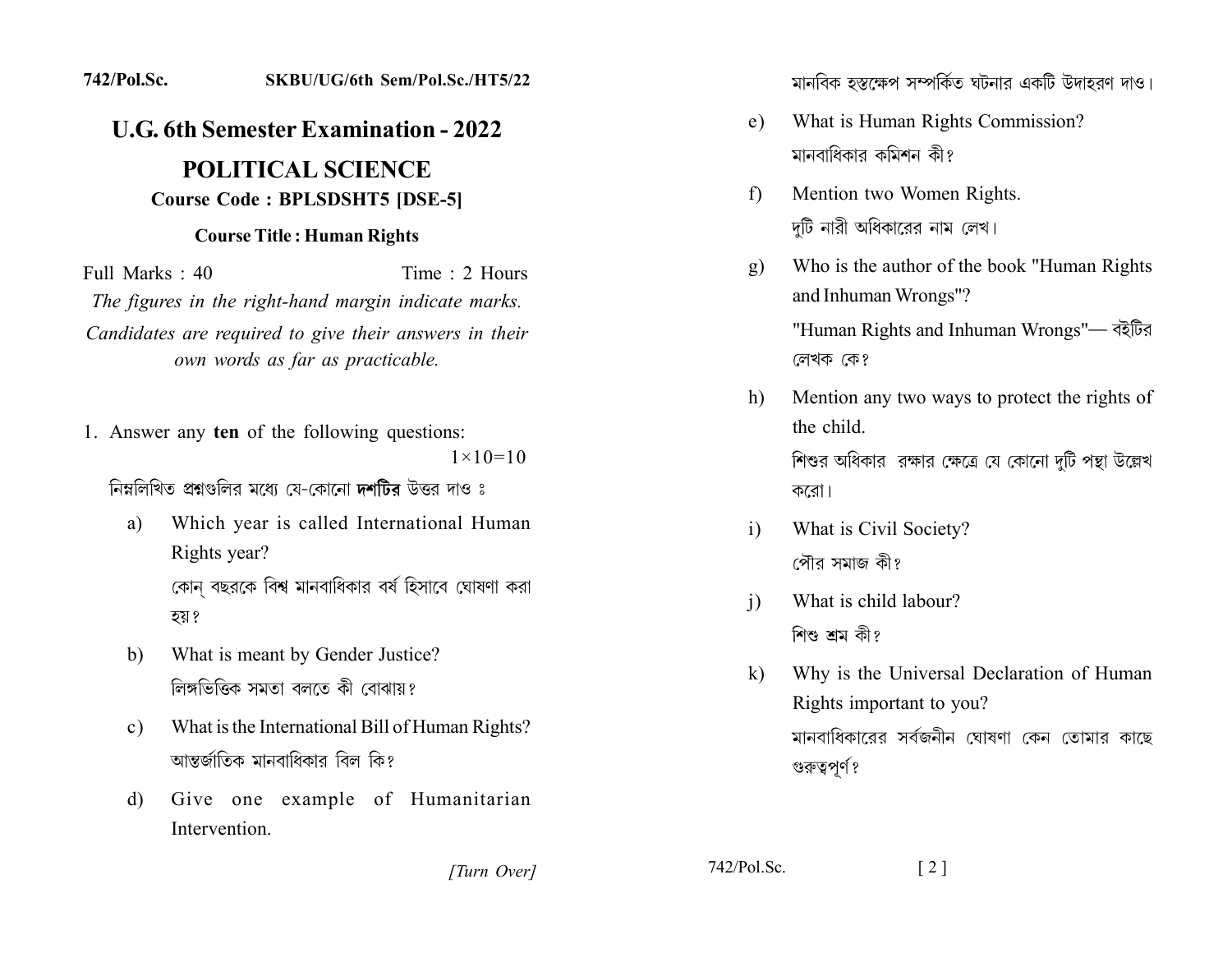- Who introduced the concept of third generation  $\left| \right|$ Human Rights? মানবাধিকারের তৃতীয় প্রজন্মের ধারণা কে প্রবর্তন করেছিলেন ?
- What is the full form of 'ICCPR'?  $m)$ 'ICCPR' এর পরো কথাটি কী?
- Who coined the term 'Genocide'?  $n)$ 'গণহত্যা' শব্দটির প্রবর্তক কে?
- Name two NGOs regarding Human Rights  $\Omega$ ) protection.

মানবাধিকার রক্ষার ক্ষেত্রে দুটি NGO-র নাম লেখ।

2. Answer any five of the following questions :

 $2 \times 5 = 10$ 

নিম্নলিখিত প্রশ্নগুলির মধ্যে যে-কোনো পাঁচটির উত্তর দাও ঃ

- What is Gender Discrimination? a) লিঙ্গ বৈষমা কী?
- Define Human Rights. b) মানবাধিকারের সংজ্ঞা দাও।
- What is the role of newspaper for the  $c)$ protection of Human Rights? মানবাধিকার রক্ষায় সংবাদপত্রের ভূমিকা কী?
- $742/P<sub>o</sub>$ l Sc

Write two differences between Rights and  $\mathbf{d}$ Human Rights. মানবাধিকার ও অধিকারের মধ্যে দটি পার্থক্য আলোচনা

কর। How human rights are related to the duty of e) the People?

মানবাধিকারের সাথে জনগণের কর্তব্য পালনের বিষয়টি কীভাবে সম্পর্কিত?

- Write two features about Human Rights.  $f$ মানবাধিকারের দুটি বৈশিষ্ট্য লেখ।
- Mention two universally accepted programs  $g)$ for the protection of Human Rights. মানবাধিকার রক্ষায় বিশ্বজনীন গহীত দটি কর্মসূচী উল্লেখ কর।
- How environmental movement is related to  $h$ ) Human Rights? পরিবেশ আন্দোলন কীভাবে মানবাধিকারের সঙ্গে যুক্ত?
- 3. Answer any two of the following questions:

 $5 \times 2 = 10$ 

নিম্নলিখিত প্রশ্নগুলির মধ্যে যে-কোনো দটির উত্তর দাও ঃ

Write briefly about the meaning and nature of a) human rights. সংক্ষেপে মানবাধিকারের অর্থ ও প্রকৃতি সম্পর্কে লেখ।

 $742/Pol.Sc.$